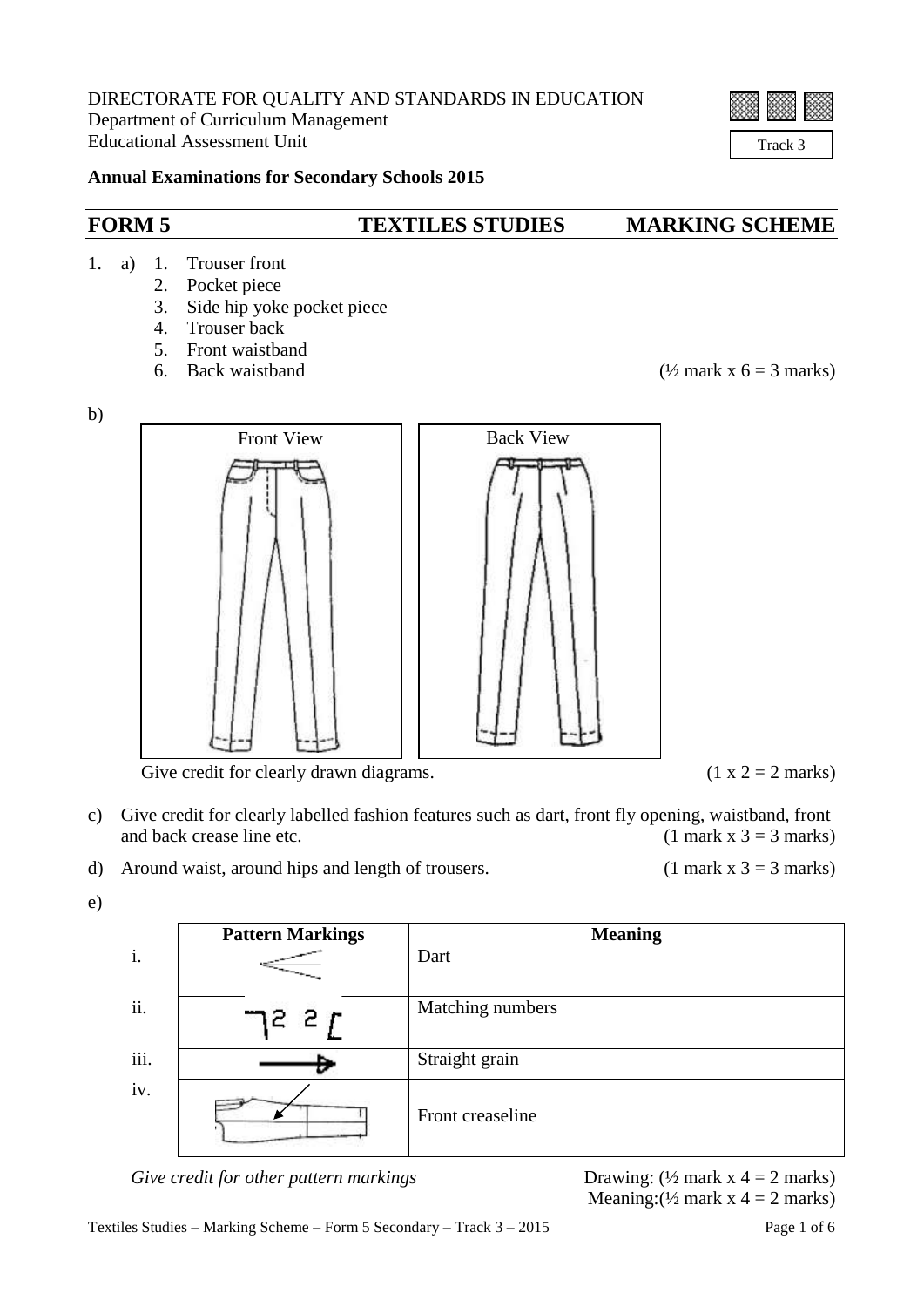

1 mark for each pattern piece except for front and back waistband  $-$  1/2 mark each (5 marks)

- g) Clearly identified fold and selvedge. ( $\frac{1}{2}$  mark x 2 = 1 mark)
- h) The pair of trousers would be stronger and last longer and the weave would be straight along the length of the garment pieces. (1 mark)
- i) i. Give credit for shaded front and back waistband pattern pieces. (1 mark  $x = 2$  marks)
	- ii. An interfacing is an extra piece of fabric placed between a facing and the outer fabric of a garment. (1 mark)
	- iii. *Any two of:*
		- Its purpose is to reinforce and add body.
		- Interfacing often adds crispness to the faced area and edge.
		- It improves appearance and preserves shape.

 $(1$  mark  $x$  2 = 2 marks)

- j) i. hip pocket (1 mark)
	- ii.

|    | <b>Steps</b>                                                           | <b>Diagram</b> |
|----|------------------------------------------------------------------------|----------------|
|    | Sew pocket to pocket opening.                                          |                |
| 2. | Topstitch pocket opening and pin to hip<br>yoke on the placement line. |                |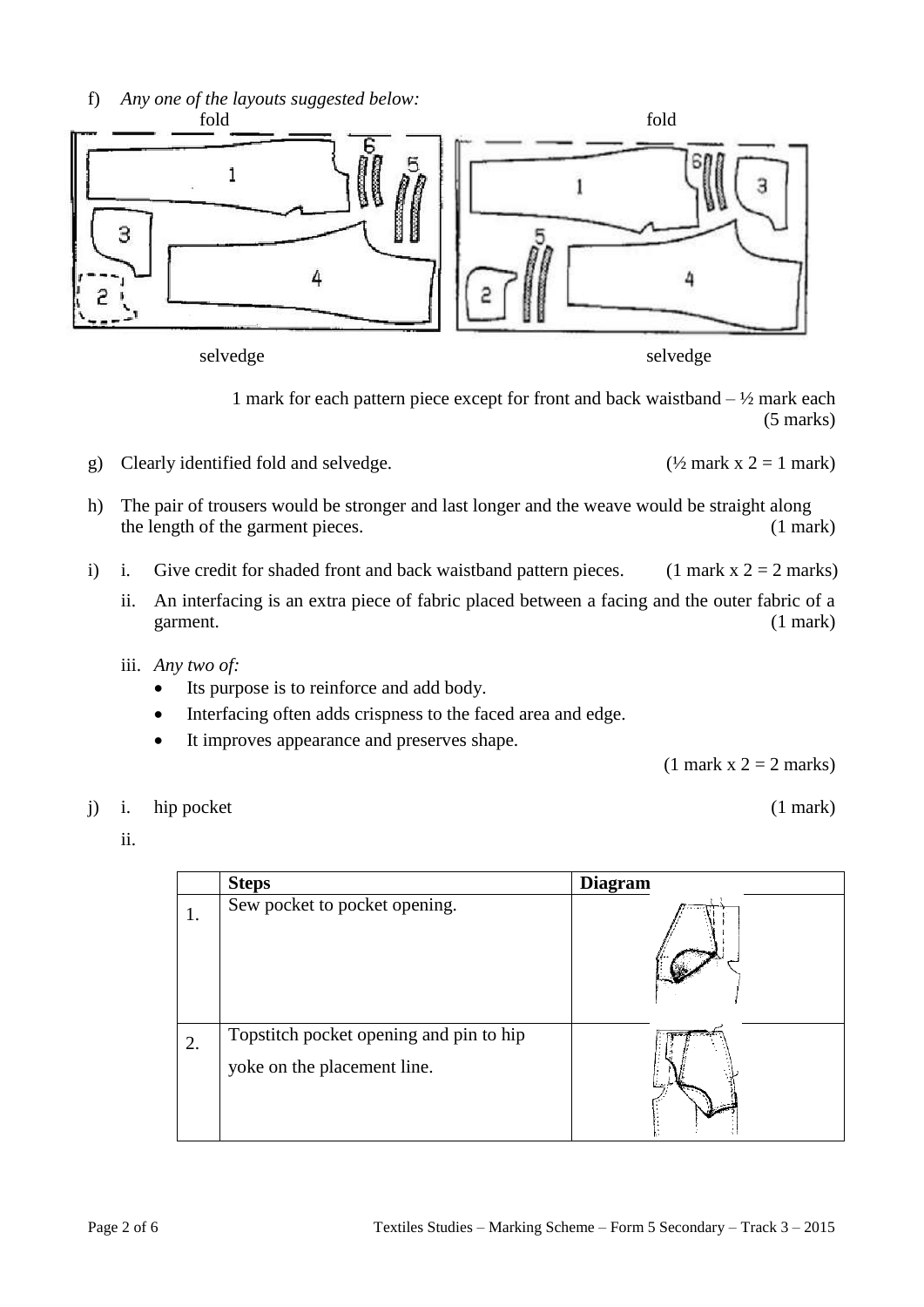

 $(1$  mark  $x$  4 = 4 marks)



Note: The answers to be given are in bold type.

 $(1$  mark x  $6 = 6$  marks)

2. a) Seams cannot be unpicked on leather because the stitch marks remain visible. It is recommended that a garment is first made up in muslin or a cheap fabric, tried on and any alterations are transferred to paper pattern. (2 marks)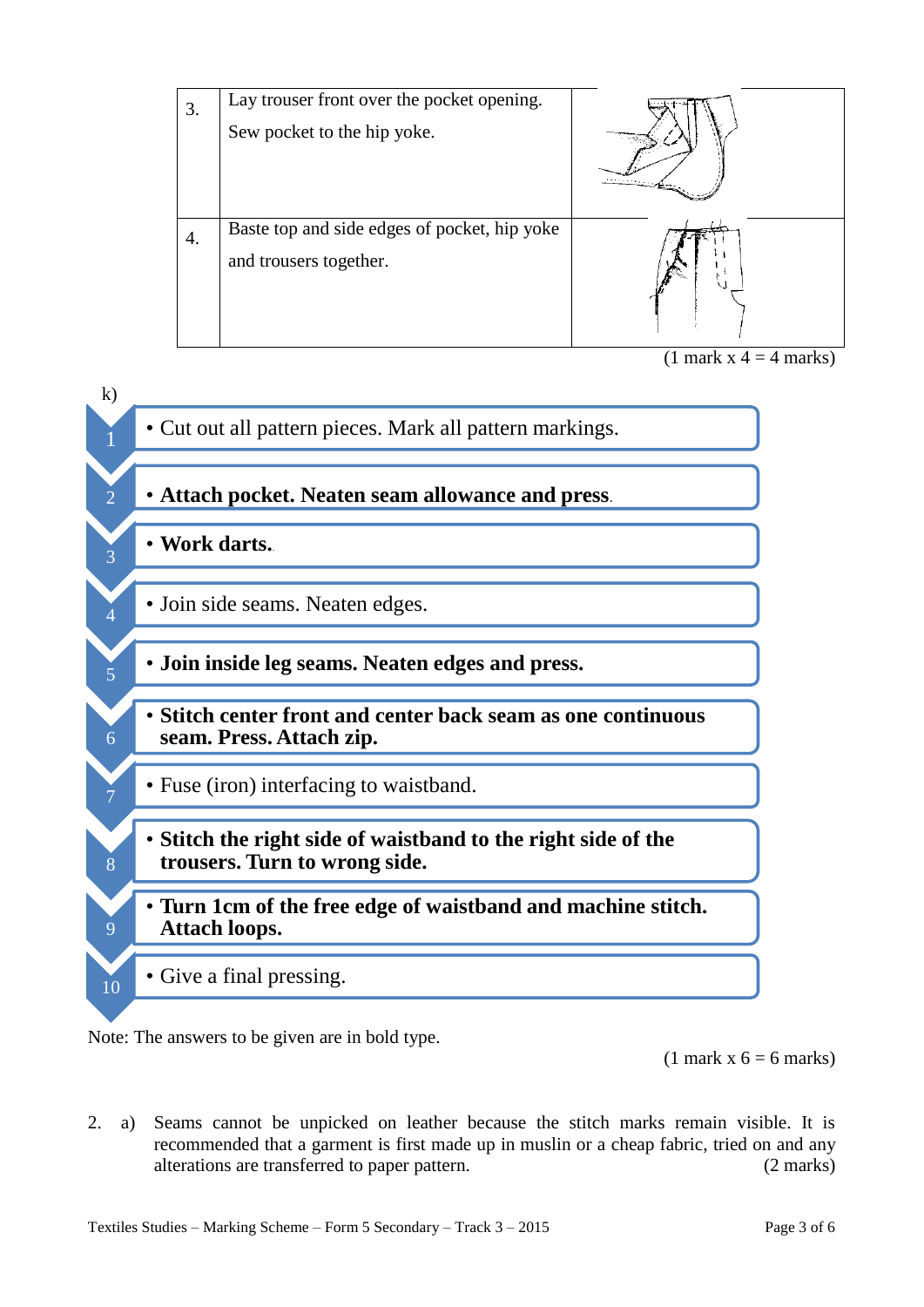## b) *Any three:*

- Some pieces (such as sleeves) need to be cut out as mirror image of one another.
- Do not use pins because they leave marks in the leather.
- Draw the seam and hem allowances on the leather round the paper pattern pieces with a pencil or a ball point pen.
- Cut leather with sharp scissors or a rotary cutter.
- c) Size  $80$  or  $90.$  (1 mark)
- d) Short stitches should be avoided because the seam does not hold so well as more holes are punched in the leather and the seams can split open. (1 mark)
- e) *Any three:*
	- Press leather on the wrong side using moderate heat (silk setting).
	- Do not use steam.
	- Always place a dry cloth over the leather.
	- Always test-iron a scrap of leather before pressing.

 $(1$  mark x 3 = 3 marks)

#### 3. a) *Give credit for one advantage and any one disadvantage:*

|                | <b>Ways of adding colour</b> | <b>Advantage</b>                                                                                                                                                                                                           | <b>Disadvantage</b>                                                                                                                                    |
|----------------|------------------------------|----------------------------------------------------------------------------------------------------------------------------------------------------------------------------------------------------------------------------|--------------------------------------------------------------------------------------------------------------------------------------------------------|
| $\mathbf{i}$ . | Tie and dye                  | easy to do.<br>requires little equipment.<br>gives interesting and<br>unique results each time.                                                                                                                            | results are unpredictable.<br>difficult to repeat<br>pattern.<br>time consuming.<br>patterns lack detail.                                              |
| ii.            | <b>Batik</b>                 | interesting and different<br>effects can be achieved.<br>by re-waxing and dyeing<br>repeatedly in different<br>dyes, a design with more<br>subtle colour may be<br>produced.<br>can be used to produce<br>unique products. | melting the wax requires<br>extreme care.<br>time consuming.<br>$\bullet$                                                                              |
| iii.           | Printing                     | can be repeated with<br>accuracy,<br>quick to do,<br>can give intricate<br>patterns,<br>easy to use a number of<br>colours.                                                                                                | can be expensive to set<br>up,<br>takes time to make all<br>screens required for<br>detailed patterns,<br>each colour has to be<br>applied separately. |

 $(1$  mark x 3 = 3 marks)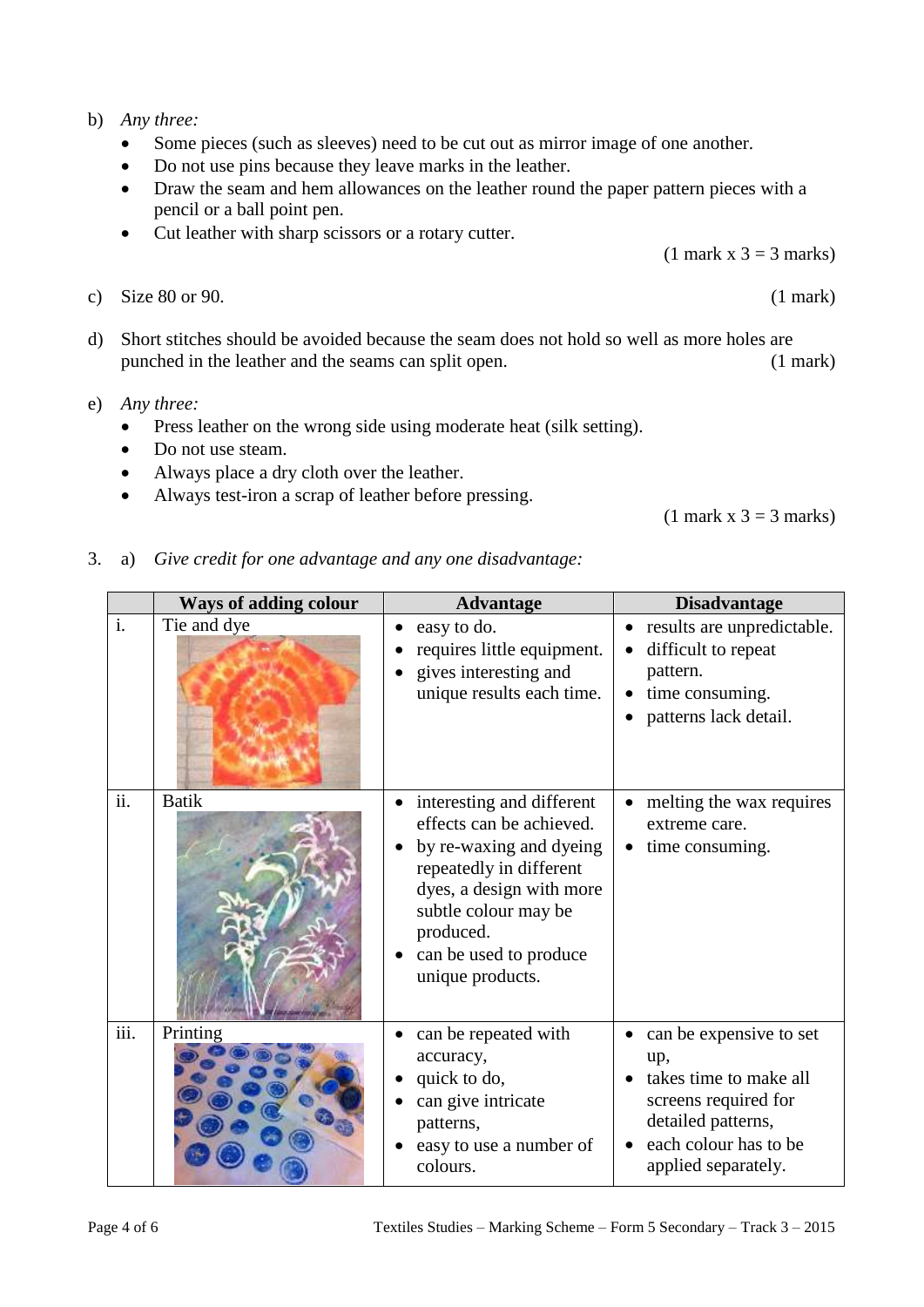|    | iv. | Embroidery                             | gives texture as well as<br>colour.<br>quick to do.<br>can give intricate<br>patterns.<br>can be done using<br>computerised machines.<br>hand embroidery can | very time-consuming.<br>$\bullet$<br>can be expensive if hand<br>embroidered.<br>products might not be<br>identical if hand<br>embroidered.<br>may be difficult to care<br>for products. |
|----|-----|----------------------------------------|--------------------------------------------------------------------------------------------------------------------------------------------------------------|------------------------------------------------------------------------------------------------------------------------------------------------------------------------------------------|
|    |     |                                        | give unique results.                                                                                                                                         |                                                                                                                                                                                          |
|    |     |                                        |                                                                                                                                                              | Advantage (1 mark $x = 4$ marks)                                                                                                                                                         |
|    |     |                                        |                                                                                                                                                              | Disadvantage (1 mark $x = 4$ marks)                                                                                                                                                      |
| b) | ii. | primary<br>blue, green, violet, purple |                                                                                                                                                              |                                                                                                                                                                                          |

- iii. yellow, red, orange
- iv. tertiary
- v. complementary  $(½ \text{ mark } x \ 10 = 5 \text{ marks})$

c) 2, 3, 1 (1 mark x 3 = 3 marks)

- 4. a) *Any two of:*
	- Easily laundered. All children's garments require frequent washing.
	- Garments should allow for the growth of the child.
	- The style of the garment must allow for it to be easily put on and off.
	- The style of garments should not involve elaborate decoration.
- b) *Any three of:*
	- It is a soft, warm, wool-like material.
	- Fleece fabric is extremely durable.
	- It holds in warmth, resists moisture and dries quickly.
	- It does not pill up into little balls after extended use.
	- It is a light weight fabric.
	- Fleece fabric can be brightly coloured and can be printed.

 $(1$  mark x 3 = 3 marks)

 $(1$  mark x  $2 = 2$  marks)

c) Polyester (1 mark)

(1 mark)

d) When fleece fibres are brushed, the fabric becomes warmer to wear because it retains the body heat better. (2 marks)

e) 'Breathable' means that moisture can escape through a fabric allowing the skin to breathe.

- f) *Any two of:* sweaters, mittens, hats, blankets. ( $\frac{1}{2}$  mark x 2 = 1 mark)
- g) *Any two of:*
	- Easy to be put on and off.
	- Comfortable to wear.
	- Choice of fasteners. (1 mark  $x = 2$  marks)